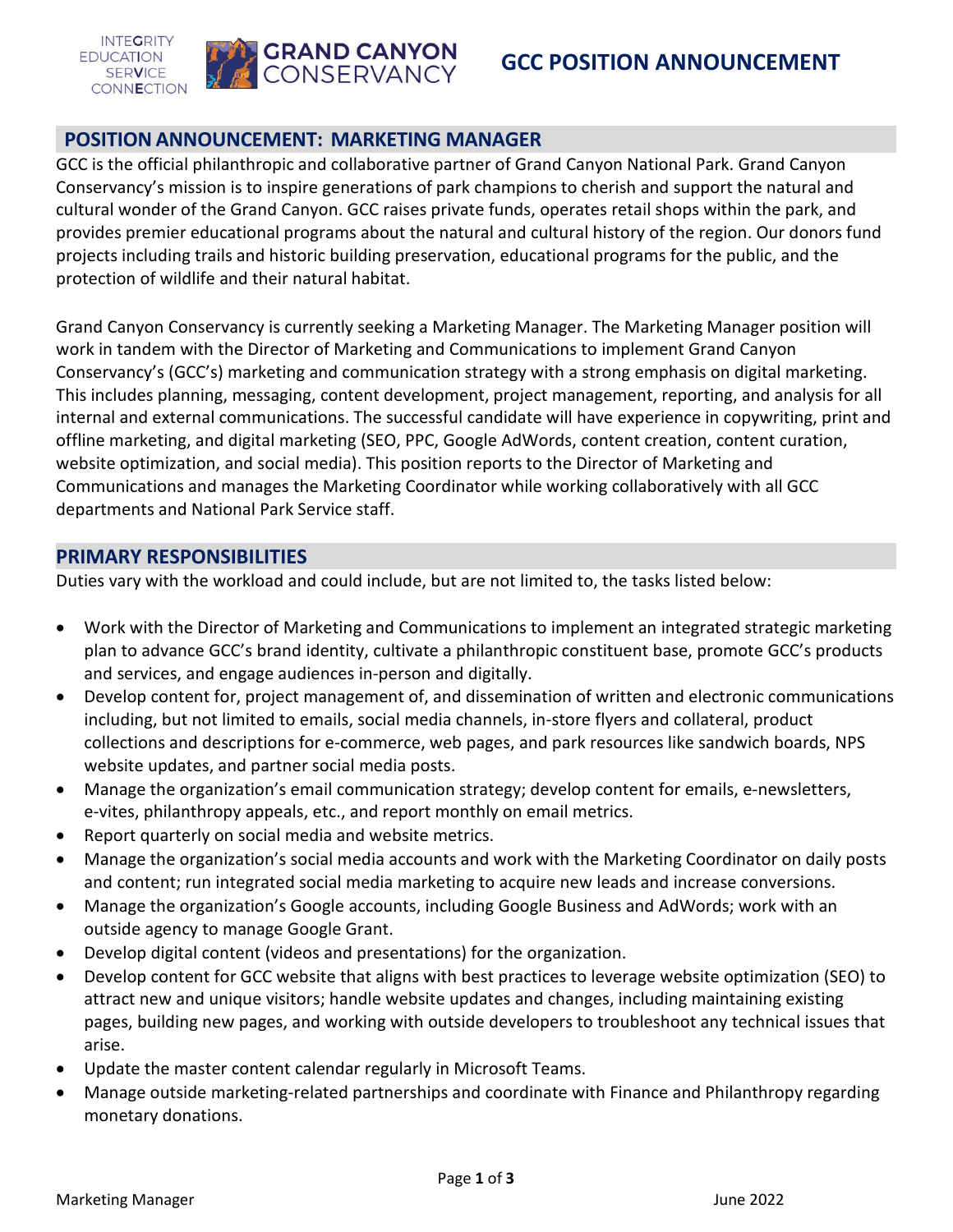- Work closely with the retail department to leverage the organization's e-commerce account promoting products to generate more online sales and conversions.
- Assist with implementing GCC events and programs, developing content and outreach for programming.
- Develop and implement ideas and opportunities for awareness throughout Grand Canyon National Park, working closing with the park's Digital Media team.
- Work with contract personnel engaged in designing or developing creative content, such as photographers, graphic designers, authors, editors, artists, digital media developers, printers, and others, in achieving project goals and outcomes.
- Lead supporting marketing staff and create a supportive environment for them to grow and thrive with the organization.
- Maintain branding, style, and messaging standards across all communications channels.
- Implement various reporting and tracking systems to manage the efficacy and response rates of social media and website initiatives, using metrics to improve results over time.
- Other work as necessary, including acting as marketing team representative at events and programs

# **MINIMUM QUALIFICATIONS**

- Bachelor's degree or equivalent experience in marketing, journalism, communications, new media, or related field
- Previous professional experience (at least five years) in marketing, digital marketing, and communications
- Advanced writing skills with the ability to create, edit and proofread content accurately with attention to the audience and knowledge of AP and Chicago Styles.
- Analytical, strategic, and strong project management skills
- Proficiency with MS Office Suite. Working knowledge of graphic design and video software (experience and familiarity with Adobe Creative Suite, iMovie, Canva, and Creator Studio a plus). Proficiency with email marketing software.

# **PREFERRED QUALIFICATIONS, SKILLS, AND CHARACTERISTICS**

- Commitment to the mission, values, goals, and success of Grand Canyon Conservancy; knowledge of and interest in Grand Canyon National Park
- Nonprofit marketing experience.
- Understanding inclusive language and developing content through a social equity lens
- Ability to take knowledge and transform it into exciting and useful messages and to disseminate final products to appropriate multi-stakeholder audiences
- Demonstrated ability to execute in a highly collaborative environment
- Ability to quantify and present outcomes of marketing programs
- A skilled project manager who can juggle multiple projects simultaneously from start to finish
- Experience with Microsoft Teams/Sharepoint and Shopify
- Willingness to work a flexible schedule, including periodic evenings or weekend travel.

# **GCC CORE VALUES**

GCC has identified four core values that represent how we interact with our employees, partners, visitors, supporters, and followers. Our values include:

- **Integrity:** We are honest, respectful, inclusive, caring, and accountable for our actions. We operate at a high level of excellence, utilizing our resources to their best and fullest potential.
- **Education:** We are a dynamic learning organization uniquely positioned to cultivate the "awe" of the Grand Canyon.
- **Service:** We embrace our role as a valued partner of the National Park Service at Grand Canyon National

Marketing and PR Manager Page **2** of 3 June 2022